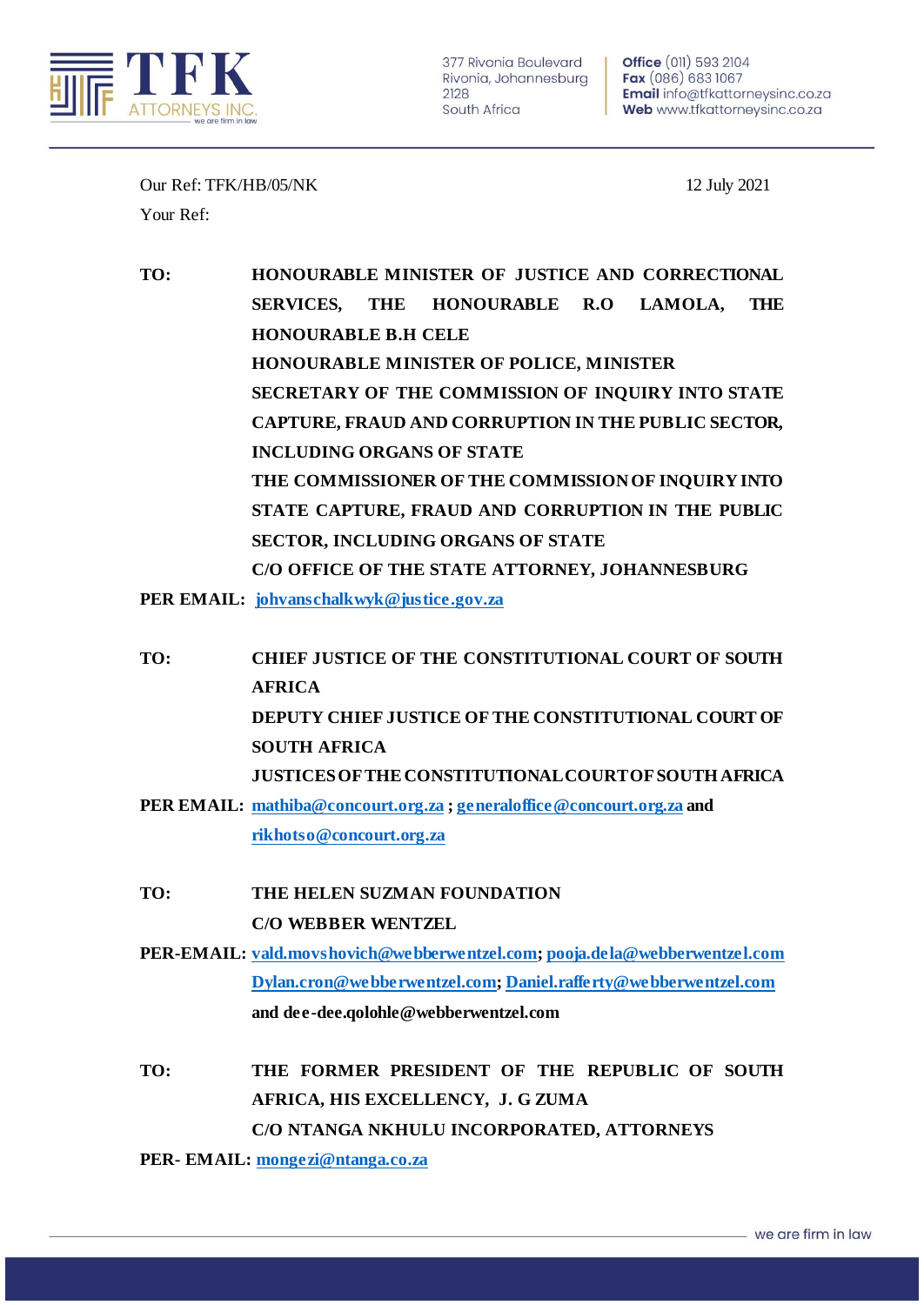

Dear Sirs/ Madam

## **RE: CCT 52/21 JG ZUMA // SECRETARY OF THE JUDICIAL COMMISSION OF INQUIRY INTO ALLEGATIONS OF STATE CAPTURE, CORRUPTION AND FRAUD IN THE PUBLIC SECTOR INCLUDING ORGANS OF STATE**

- 1. The above matter bears reference.
- 2. We confirm that we act on behalf of the Hola Bon Renaissance Foundation NPO ("our client"), a non-profit organization that seeks to ensure that all citizens enjoy their rights under the constitution of the Republic of South Africa, to the fullest. Our client represents the #HandsOffMsholozi Support Group, a group made up of clergy and patriots, which seeks to achieve the release and ending of the continued persecution of the former President, JG Zuma, through nonviolent means and meaningful engagement with the relevant stakeholders.
- 3. Our client requests that the Honourable Ministers and Honourable Court, release the former President, JG Zuma, from imprisonment with immediate effect. It is our client's stance that all citizens must be charged, trialed and sanctioned as per the laws of the land. Furthermore, in the spirit of Ubuntu and in cases of non-violent crimes, the accused, should be sentenced to the lease severe form of punishment, which may include:-
	- 1.1. house arrest;
	- 1.2. a suspended sentence; and/or

1.3. a fine.

- 4. It is our client's position that the sentence meted out to the former president, taking into account, his advanced age is not in line with the values, spirit and purport of the constitution, specifically the right to dignity, and not to be deprived of freedom arbitrarily or without just cause.
- 5. Owing to the courts, more specifically the Constitutional Court, being the guardian of the vulnerable, we humbly suggest that the Honourable Court commute the sentence of the former president to be a suspended sentence or in the alternative house arrest.